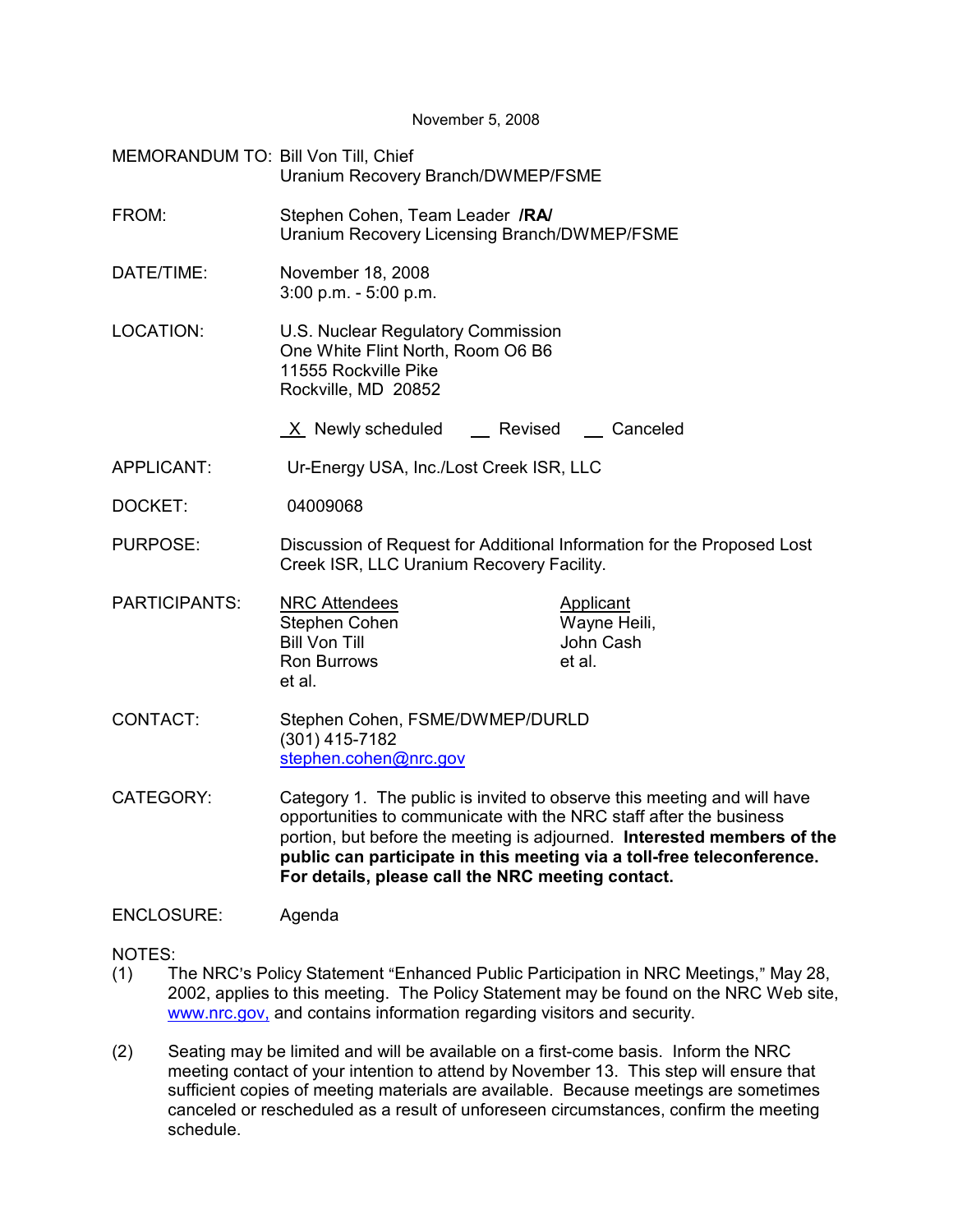## MEETING AGENDA Ur-Energy USA, Inc./Lost Creek ISR, LLC November 18, 2008

| <b>MEETING PURPOSE:</b>                                                | Discussion of Request for Additional Information for Lost Creek ISR,<br>LLC Uranium Recovery Facility. |           |  |  |
|------------------------------------------------------------------------|--------------------------------------------------------------------------------------------------------|-----------|--|--|
| <b>MEETING PROCESS:</b>                                                |                                                                                                        |           |  |  |
| Time                                                                   | Topic                                                                                                  | Lead      |  |  |
| 3:00 p.m.                                                              | Introductions                                                                                          | All       |  |  |
| Discussion of Request for Additional Information<br>for Lost Creek ISR |                                                                                                        | All       |  |  |
|                                                                        | Summary of Action Items                                                                                | Moderator |  |  |
|                                                                        | <b>Public Comment/Questions</b>                                                                        | Moderator |  |  |
| 5:00 p.m.                                                              | Adjourn                                                                                                |           |  |  |